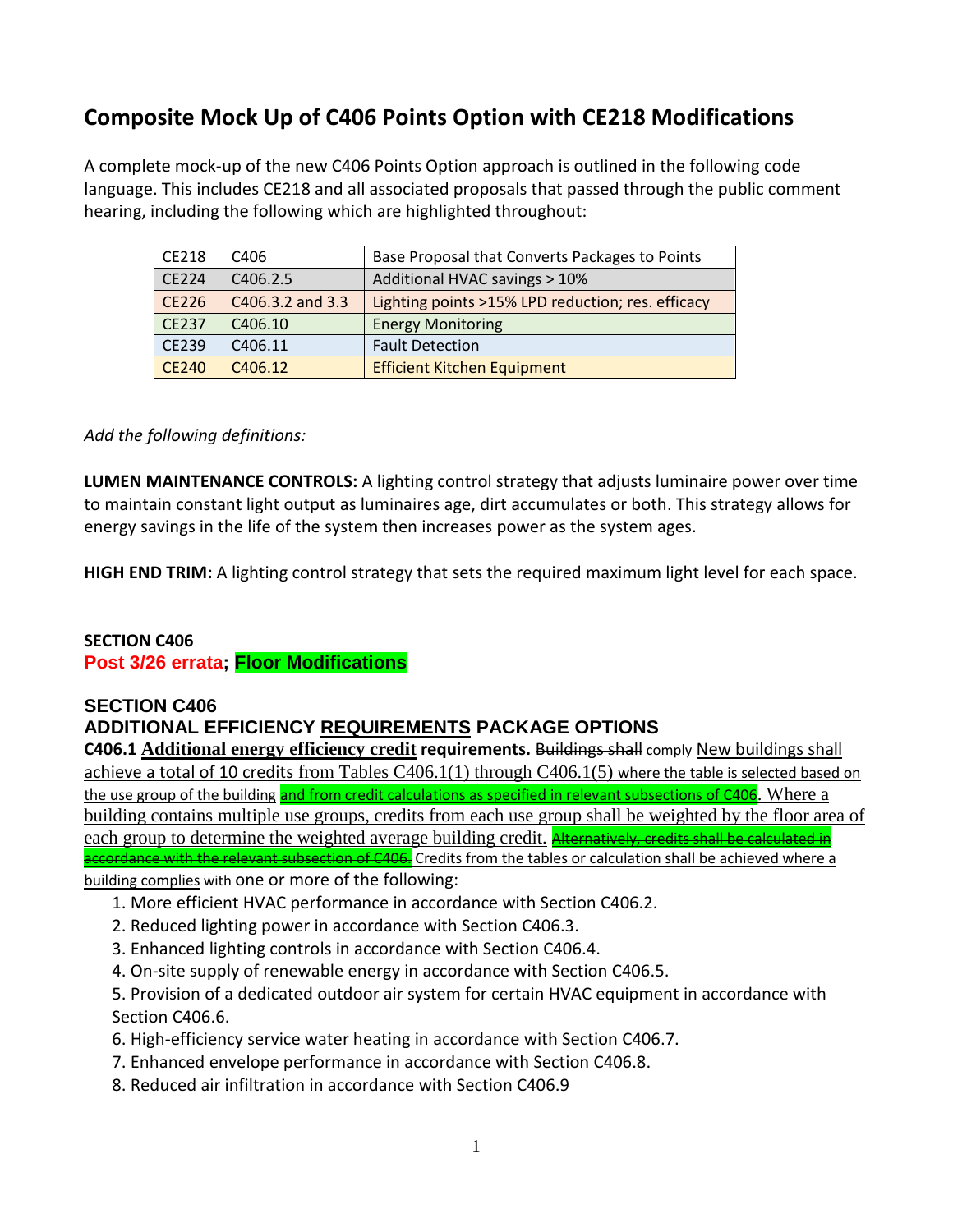#### 9. Where not required by Section C405.10 include an energy monitoring system in accordance with C406.10

10. Where not required by Section C403.2.3 include a fault detection and diagnostics (FDD) system in accordance with Section C406.11.

11. Efficient Kitchen Equipment in accordance with Section C406.12.

#### *Add new text as follows:*

| <b>Table C406.1(1)</b>                                              |                |                |                |                |                |                |                 |                |                |                         |                |                |                |                |                |                |                |
|---------------------------------------------------------------------|----------------|----------------|----------------|----------------|----------------|----------------|-----------------|----------------|----------------|-------------------------|----------------|----------------|----------------|----------------|----------------|----------------|----------------|
| <b>Additional Energy Efficiency Credits for Group B Occupancies</b> |                |                |                |                |                |                |                 |                |                |                         |                |                |                |                |                |                |                |
| Sub-section /<br>Climate Zone:                                      | 1A             | 1B             | 2A             | 2B             | 3A             | 3B             | $rac{3C}{2}$    | 4A             | 4B             | 4C                      | 5A             | 5B             | <u>5C</u>      | 6A             | 6B             | $\overline{1}$ | 8              |
| C406.2.1: 5% Heating                                                | NA             | <b>NA</b>      | NA             | NA             | NA             | <b>NA</b>      | ΝA              | ΝA             | NA             | NA                      | $\overline{1}$ | NA             | <b>NA</b>      | $\overline{1}$ | $\overline{1}$ | ΝA             | $\overline{1}$ |
| C406.2.2: 5% Cooling                                                | 6              | <u>6</u>       | $\overline{5}$ | $\overline{5}$ | 4              | 4              | 3               | 3              | 3              | $\overline{2}$          | 2              | $\overline{2}$ | <u>1</u>       | 2              | $\overline{2}$ | $\overline{2}$ | 1              |
| C406.2.3: 10% Heating                                               | <b>NA</b>      | <b>NA</b>      | <b>NA</b>      | <b>NA</b>      | <b>NA</b>      | <b>NA</b>      | <b>NA</b>       | 1              | <b>NA</b>      | <b>NA</b>               | 2              | 1              | 1              | 2              | $\overline{2}$ | ΝA             | 1              |
| C406.2.4: 10% Cooling                                               | <u> 11</u>     | 12             | <u>10</u>      | $\overline{9}$ | $\overline{1}$ | $\overline{1}$ | $\underline{6}$ | $\overline{5}$ | <u>6</u>       | $\overline{4}$          | $\overline{4}$ | $\overline{5}$ | $\overline{3}$ | $\overline{4}$ | $\overline{3}$ | $\overline{3}$ | $\overline{3}$ |
| C406.3.1: 10% LPA                                                   | <u>9</u>       | <u>8</u>       | <u>9</u>       | <u>9</u>       | <u>9</u>       | $\overline{9}$ | 10              | <u>8</u>       | <u>9</u>       | <u>9</u>                | 7              | 8              | <u>8</u>       | 6              | Z              | Z              | <u>6</u>       |
| C406.3.3: Lamp Efficacy                                             | <b>NA</b>      | <b>NA</b>      | <b>NA</b>      | <b>NA</b>      | <b>NA</b>      | <b>NA</b>      | <b>NA</b>       | <b>NA</b>      | <b>NA</b>      | <b>NA</b>               | <b>NA</b>      | <b>NA</b>      | <b>NA</b>      | <b>NA</b>      | <b>NA</b>      | <b>NA</b>      | <b>NA</b>      |
| C406.4: Digital Lt Ctrl                                             | $\overline{2}$ | $\overline{2}$ | $\overline{2}$ | $\overline{2}$ | $\overline{2}$ | $\overline{2}$ | 2               | $\overline{2}$ | $\overline{2}$ | $\overline{2}$          | $\overline{2}$ | $\overline{2}$ | $\overline{2}$ | 1              | $\overline{2}$ | 1              | 1              |
| C406.5: Renewable                                                   | $\overline{9}$ | $\overline{9}$ | $\overline{9}$ | $\overline{9}$ | $\overline{a}$ | $\overline{9}$ | $\overline{9}$  | $\overline{9}$ | $\overline{9}$ | $\overline{9}$          | <u>9</u>       | $\overline{9}$ | $\overline{9}$ | $\overline{9}$ | $\overline{9}$ | $\overline{9}$ | $\overline{9}$ |
| C406.6: DOAS                                                        | <u>4</u>       | 4              | 4              | <u>4</u>       | $\overline{4}$ | 3              | 2               | 5              | $\overline{3}$ | $\overline{2}$          | 5              | 3              | $\overline{2}$ | 7              | 4              | $\overline{5}$ | 3              |
| C406.7.1: SWH HR                                                    | <b>NA</b>      | <b>NA</b>      | <b>NA</b>      | <b>NA</b>      | <b>NA</b>      | <b>NA</b>      | <b>NA</b>       | <b>NA</b>      | NA             | <b>NA</b>               | <b>NA</b>      | <b>NA</b>      | <b>NA</b>      | NA             | <b>NA</b>      | <b>NA</b>      | <b>NA</b>      |
| C406.7.2: SWH NG eff                                                | <b>NA</b>      | <b>NA</b>      | <b>NA</b>      | <b>NA</b>      | <b>NA</b>      | <b>NA</b>      | <b>NA</b>       | <b>NA</b>      | <b>NA</b>      | <b>NA</b>               | <b>NA</b>      | <b>NA</b>      | <b>NA</b>      | NA             | <b>NA</b>      | <b>NA</b>      | <b>NA</b>      |
| C406.7.3: SWH HP                                                    | $NA$           | <b>NA</b>      | <b>NA</b>      | <b>NA</b>      | <b>NA</b>      | <b>NA</b>      | <b>NA</b>       | <b>NA</b>      | <b>NA</b>      | <b>NA</b>               | <b>NA</b>      | <b>NA</b>      | <b>NA</b>      | <b>NA</b>      | $M\triangle$   | <b>NA</b>      | M <sub>A</sub> |
| C406.8: 85% UA                                                      | 1              | <u>4</u>       | 2              | <u>4</u>       | 4              | 3              | NA              | $\overline{1}$ | <u>4</u>       | 5                       | 10             | $\overline{1}$ | <u>6</u>       | 11             | <u>10</u>      | 14             | <u>16</u>      |
| C406.9: Low Leakage Env.                                            | $\overline{2}$ | 1              | 1              | $\overline{2}$ | 4              | 1              | <b>NA</b>       | 8              | $\overline{2}$ | 3                       | 11             | 4              | <u>1</u>       | $+5$           | <u>8</u>       | 11             | 6              |
| C406.10: Energy Monitoring                                          | $\overline{4}$ | $\overline{4}$ | $\overline{4}$ | $\overline{4}$ | $\overline{3}$ | $\overline{3}$ | $\overline{3}$  | $\overline{3}$ | $\overline{3}$ | $\overline{\mathbf{3}}$ | $\overline{2}$ | $\overline{3}$ | $\overline{2}$ | $\overline{2}$ | $\overline{2}$ | $\overline{2}$ | $\overline{2}$ |
| C406.11: Fault Detection                                            | $\overline{2}$ | $\overline{2}$ | $\overline{2}$ | $\overline{2}$ | $\mathbf 1$    | $1\,$          | $\mathbf 1$     | $\overline{1}$ | $\overline{1}$ | $\mathbf{1}$            | $\mathbf{1}$   | $\mathbf 1$    | $\mathbf 1$    | $\mathbf{1}$   | $\overline{1}$ | $\overline{1}$ | $\overline{1}$ |

#### 2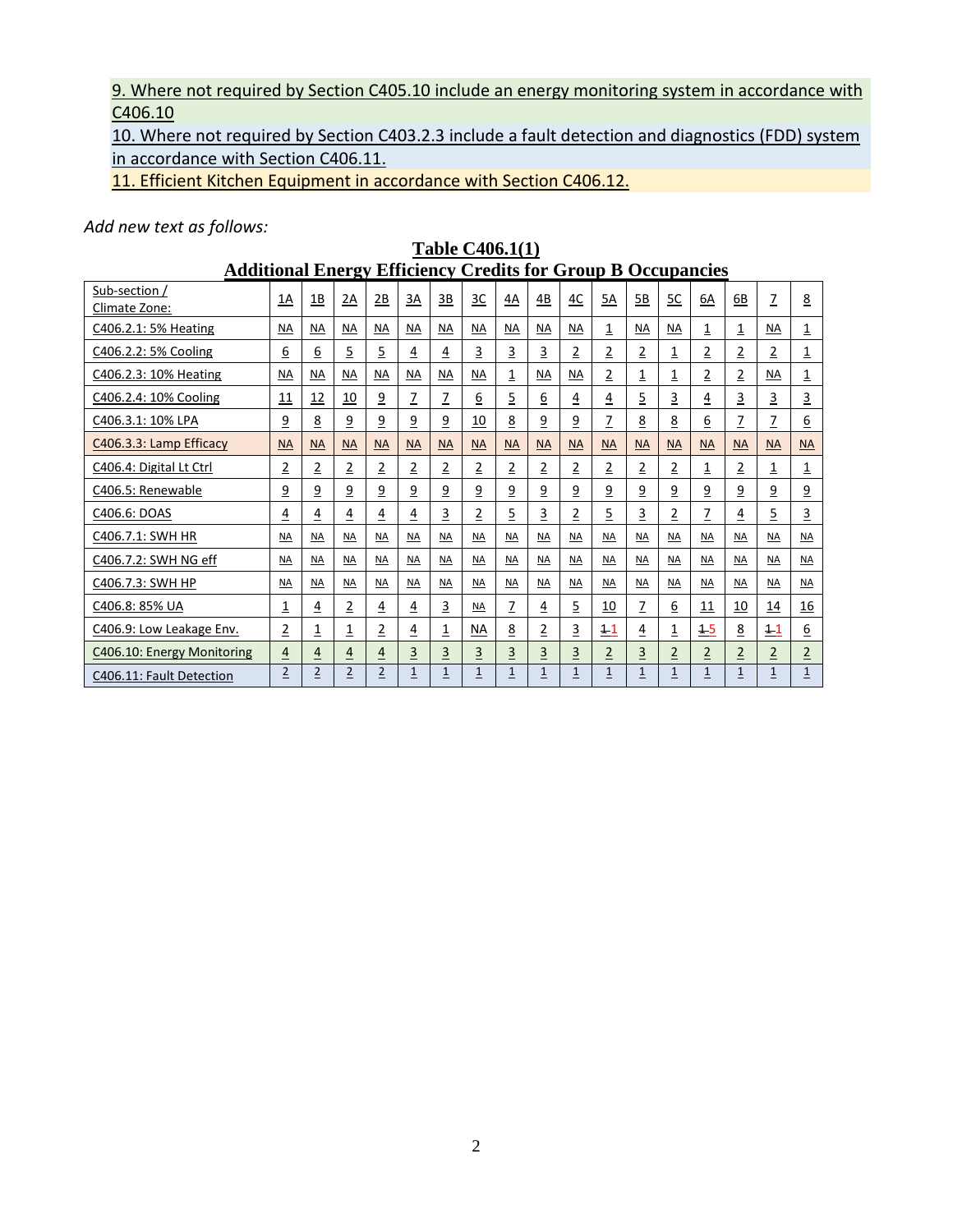| Sub-section /                                                       |                         |                         |                         |                         |                         |                         |                |                 |                         |                |                         |                |                |                |                |                |                |
|---------------------------------------------------------------------|-------------------------|-------------------------|-------------------------|-------------------------|-------------------------|-------------------------|----------------|-----------------|-------------------------|----------------|-------------------------|----------------|----------------|----------------|----------------|----------------|----------------|
| Climate Zone:                                                       | 1A                      | 1B                      | 2Α                      | 2B                      | 3A                      | 3B                      | 3C             | 4A              | 4B                      | 4C             | 5A                      | 5B             | <u>5C</u>      | 6A             | 6B             | Z              | 8              |
| C406.2.1: 5% Heating                                                | <b>NA</b>               | <b>NA</b>               | <b>NA</b>               | ΝA                      | 1                       | <b>NA</b>               | NА             | $\overline{1}$  | <b>NA</b>               | 1              | $\overline{1}$          | 1              | 1              | 2              | $\overline{1}$ | 2              | 2              |
| C406.2.2: 5% Cooling                                                | $\overline{3}$          | $\overline{3}$          | $\overline{2}$          | $\overline{2}$          | <u>1</u>                | $\overline{1}$          | 1              | $\overline{1}$  | $\overline{1}$          | NА             | $\overline{1}$          | $\overline{1}$ | NА             | <u>1</u>       | $\overline{1}$ | $\overline{1}$ | <b>NA</b>      |
| C406.2.3: 10% Heating                                               | <b>NA</b>               | <b>NA</b>               | <b>NA</b>               | <b>NA</b>               | 1                       | <b>NA</b>               | <b>NA</b>      | $\overline{1}$  | 1                       | 1              | $\overline{\mathbf{2}}$ | $\overline{2}$ | $\overline{1}$ | $\overline{3}$ | $\overline{2}$ | 3              | <u>4</u>       |
| C406.2.4: 10% Cooling                                               | 5                       | $\overline{5}$          | $\overline{4}$          | 3                       | 2                       | 3                       | $\overline{1}$ | $\overline{2}$  | $\overline{\mathbf{c}}$ | 1              | $\overline{1}$          | $\overline{1}$ | 1              | <u>1</u>       | $\overline{1}$ | $\overline{1}$ | 1              |
| C406.3.1: 10% LPA                                                   | $\overline{2}$          | $\overline{\mathbf{2}}$ | $\overline{\mathbf{2}}$ | $\overline{\mathbf{c}}$ | 2                       | $\overline{2}$          | 3              | $\overline{2}$  | $\overline{2}$          | $\overline{2}$ | $\overline{\mathbf{2}}$ | 2              | $\overline{2}$ | $\overline{2}$ | $\overline{2}$ | $\overline{2}$ | $\overline{2}$ |
| C406.3.3: Lamp Efficacy                                             | $\overline{2}$          | $\overline{2}$          | $\overline{2}$          | $\overline{2}$          | $\overline{1}$          | $\overline{2}$          | $\overline{2}$ | $\overline{1}$  | $\overline{1}$          | $\overline{1}$ | $\overline{1}$          | $\overline{1}$ | $\overline{1}$ | $\overline{1}$ | $\overline{1}$ | $\overline{1}$ | $\overline{1}$ |
| C406.4: Digital Lt Ctrl                                             | <b>NA</b>               | <b>NA</b>               | <b>NA</b>               | <b>NA</b>               | <b>NA</b>               | <b>NA</b>               | <b>NA</b>      | <b>NA</b>       | <b>NA</b>               | <b>NA</b>      | <b>NA</b>               | <b>NA</b>      | <b>NA</b>      | <b>NA</b>      | <b>NA</b>      | <b>NA</b>      | <b>NA</b>      |
| C406.5: Renewable                                                   | 8                       | 8                       | <u>8</u>                | 8                       | Z                       | 8                       | <u>8</u>       | Z               | Z                       | Z              | Z                       | Z              | Z              | Z              | Z              | Z              | Z              |
| C406.6: DOAS                                                        | $\overline{3}$          | $\overline{4}$          | 3                       | 3                       | $\overline{4}$          | $\overline{2}$          | NA             | $\underline{6}$ | 3                       | $\overline{4}$ | <u>8</u>                | 5              | $\overline{5}$ | 10             | $\overline{z}$ | 11             | 12             |
| C406.7.1: SWH HR                                                    | 10                      | $\overline{9}$          | 11                      | 10                      | 13                      | <u>12</u>               | 15             | 14              | 14                      | 15             | 14                      | 14             | 16             | 14             | 15             | 15             | 15             |
| C406.7.2: SWH NG eff                                                | $\overline{5}$          | 5                       | 6                       | 6                       | <u>8</u>                | Z                       | 8              | 8               | 8                       | $\overline{9}$ | $\overline{9}$          | <u>و</u>       | 10             | 10             | $\overline{9}$ | <u>10</u>      | 11             |
| C406.7.3: SWH HP                                                    | 6                       | 5                       | $\overline{5}$          | 5                       | 5                       | $\overline{5}$          | $\overline{5}$ | 5               | 5                       | 5              | $\overline{5}$          | $\overline{5}$ | $\overline{5}$ | $\overline{5}$ | 5              | $\overline{5}$ | $\overline{5}$ |
| C406.8: 85% UA                                                      | $\overline{3}$          | <u>6</u>                | 3                       | 5                       | $\overline{4}$          | $\overline{4}$          | <u>1</u>       | $\overline{4}$  | 3                       | 3              | $\overline{4}$          | 5              | 3              | 5              | $\overline{4}$ | <u>6</u>       | <u>6</u>       |
| C406.9: Low Leak Env.                                               | 6                       | 5                       | 3                       | 11                      | 6                       | 4                       | <b>NA</b>      | Z               | 3                       | 3              | <u>9</u>                | 5              | $\overline{1}$ | 13             | 6              | 8              | 3              |
| C406.10 Energy Monitoring                                           | $\overline{1}$          | $\overline{1}$          | 1                       | $\overline{1}$          | <u>1</u>                | <u>1</u>                | $\overline{1}$ | $\overline{1}$  | <u>1</u>                | 1              | $\overline{1}$          | 1              | <u>1</u>       | $\overline{1}$ | $\overline{1}$ | $\overline{1}$ | <u>1</u>       |
| C406.11: Fault Detection                                            | $\overline{\mathbf{1}}$ | $\overline{1}$          | 1                       | $\overline{1}$          | $\overline{\mathbf{1}}$ | $\overline{\mathbf{1}}$ | <b>NA</b>      | $\overline{1}$  | <u>1</u>                | <b>NA</b>      | $\overline{1}$          | 1              | <b>NA</b>      | $\overline{1}$ | $\overline{1}$ | 1              | $\overline{1}$ |
| <b>Table C406.1(3)</b>                                              |                         |                         |                         |                         |                         |                         |                |                 |                         |                |                         |                |                |                |                |                |                |
| <b>Additional Energy Efficiency Credits for Group E Occupancies</b> |                         |                         |                         |                         |                         |                         |                |                 |                         |                |                         |                |                |                |                |                |                |
| Sub-section /                                                       | $1\Delta$               | 1R                      | $2\Delta$               | 2R                      | $3\Delta$               | 3R                      | 3C             | ΔΔ              | $\Delta R$<br>AC        | 5Δ             | 5 <sub>R</sub>          | 5C             | 64             | 6 <sub>R</sub> | $\overline{7}$ | $\mathbf{R}$   |                |

#### **Table C406.1(2) Additional Energy Efficiency Credits for Group R and I Occupancies**

| Sub-section /<br>Climate Zone:                                                                                     | 1A                      | 1B             | 2A             | 2B                        | 3A                        | 3B             | 3C             | 4A             | 4B                        | 4C             | 5A                      | 5B             | 5C                        | 6A             | 6B             | Z                       | 8                         |
|--------------------------------------------------------------------------------------------------------------------|-------------------------|----------------|----------------|---------------------------|---------------------------|----------------|----------------|----------------|---------------------------|----------------|-------------------------|----------------|---------------------------|----------------|----------------|-------------------------|---------------------------|
| C406.2.1: 5% Heating                                                                                               | <b>NA</b>               | ΝA             | <u>NA</u>      | $\underline{\mathsf{NA}}$ | $\overline{1}$            | $\overline{1}$ | $\overline{1}$ | $\overline{1}$ | $\overline{1}$            | $\overline{2}$ | <u>1</u>                | $\overline{2}$ | $\overline{1}$            | $\overline{2}$ | $\overline{2}$ | $\overline{3}$          | $\overline{4}$            |
| C406.2.2: 5% Cooling                                                                                               | <u>4</u>                | $\overline{4}$ | $\overline{3}$ | 3                         | $\overline{2}$            | $\overline{2}$ | $\overline{2}$ | $\overline{2}$ | $\overline{1}$            | $\overline{1}$ | $\overline{1}$          | $\overline{1}$ | <b>NA</b>                 | $\overline{1}$ | $\overline{1}$ | $\overline{\mathbf{1}}$ | <b>NA</b>                 |
| C406.2.3: 10% Heating                                                                                              | <b>NA</b>               | ΝA             | NА             | 1                         | $\overline{1}$            | $\overline{1}$ | 1              | $\overline{2}$ | 3                         | <u>4</u>       | 3                       | 4              | 3                         | <u>4</u>       | 3              | $\overline{5}$          | Z                         |
| C406.2.4: 10% Cooling                                                                                              | $\overline{1}$          | <u>8</u>       | Z              | <u>6</u>                  | $\overline{5}$            | 4              | 3              | <u>4</u>       | 3                         | <u>1</u>       | $\overline{\mathbf{2}}$ | $\overline{2}$ | <u>1</u>                  | $\overline{2}$ | $\overline{2}$ | $\overline{2}$          | $\overline{1}$            |
| C406.3.1: 10% LPA                                                                                                  | <u>8</u>                | 8              | 8              | $\overline{9}$            | <u>8</u>                  | $\overline{9}$ | $\overline{9}$ | 8              | $\overline{9}$            | $\overline{9}$ | 8                       | $\overline{9}$ | 8                         | $\overline{1}$ | 8              | $\overline{1}$          | $\overline{1}$            |
| C406.3.3: Lamp Efficacy                                                                                            | <b>NA</b>               | <b>NA</b>      | <b>NA</b>      | <b>NA</b>                 | <b>NA</b>                 | <b>NA</b>      | <b>NA</b>      | <b>NA</b>      | <b>NA</b>                 | <b>NA</b>      | <b>NA</b>               | <b>NA</b>      | <b>NA</b>                 | <b>NA</b>      | <b>NA</b>      | <b>NA</b>               | <b>NA</b>                 |
| C406.4: Digital Lt Ctrl                                                                                            | 2                       | $\overline{2}$ | $\overline{2}$ | 2                         | $\overline{2}$            | 2              | $\overline{2}$ | $\overline{2}$ | $\overline{2}$            | $\overline{2}$ | 2                       | 3              | 2                         | 2              | $\overline{2}$ | $\overline{2}$          | 1                         |
| C406.5: Renewable                                                                                                  | <u>6</u>                | $6\,$          | 6              | <u>6</u>                  | 6                         | <u>6</u>       | <u>6</u>       | 6              | 6                         | <u>6</u>       | <u>6</u>                | 6              | <u>6</u>                  | <u>6</u>       | <u>6</u>       | $\overline{5}$          | $\overline{5}$            |
| C406.6: DOAS                                                                                                       | <b>NA</b>               | <b>NA</b>      | NA             | <b>NA</b>                 | <b>NA</b>                 | NA             | <b>NA</b>      | NA             | $\underline{\mathsf{NA}}$ | NA             | <b>NA</b>               | <b>NA</b>      | NA                        | NA             | <b>NA</b>      | NA                      | $\underline{\mathsf{NA}}$ |
| C406.7.1: SWH HR <sup>a</sup>                                                                                      | <u>1</u>                | $\overline{1}$ | $\overline{1}$ | $\overline{1}$            | $\overline{1}$            | $\overline{1}$ | <u>1</u>       | $\overline{1}$ | $\overline{\mathbf{1}}$   | $\overline{1}$ | $\overline{1}$          | $\overline{1}$ | $\overline{1}$            | $\overline{1}$ | $\overline{1}$ | $\overline{1}$          | $\overline{1}$            |
| C406.7.2: SWH NG eff <sup>a</sup>                                                                                  | <b>NA</b>               | 1              | 1              | 1                         | $\overline{1}$            | <u>1</u>       | 1              | $\overline{2}$ | $\overline{2}$            | 3              | $\overline{\mathbf{2}}$ | 3              | $\overline{2}$            | 3              | 3              | $\overline{3}$          | $\overline{5}$            |
| C406.7.3: SWH HPWH <sup>a</sup>                                                                                    | <b>NA</b>               | <b>NA</b>      | <b>NA</b>      | <b>NA</b>                 | $\underline{\mathsf{NA}}$ | NA             | NA             | $\overline{1}$ | NA                        | $N_A$          | $\overline{1}$          | $\overline{1}$ | $\underline{\mathsf{NA}}$ | $\overline{1}$ | $\overline{1}$ | $\overline{\mathbf{1}}$ | $\overline{1}$            |
| C406.8: 85% UA                                                                                                     | 3                       | $\overline{1}$ | 3              | $\overline{4}$            | $\overline{2}$            | <u>4</u>       | $\overline{1}$ | $\overline{1}$ | $\overline{3}$            | $\overline{1}$ | $\overline{2}$          | $\overline{3}$ | <b>NA</b>                 | $\overline{4}$ | $\overline{3}$ | $\underline{6}$         | $\overline{9}$            |
| C406.9: Low Leak Env.                                                                                              | 1                       | <u>1</u>       | 1              | $\overline{2}$            | <b>NA</b>                 | <b>NA</b>      | <b>NA</b>      | <b>NA</b>      | <b>NA</b>                 | NA             | 1                       | <b>NA</b>      | NA                        | <u>4</u>       | $\overline{1}$ | <u>4</u>                | 3                         |
| C406.10 Energy Monitoring                                                                                          | $\overline{\mathbf{3}}$ | $\overline{3}$ | 3              | $\overline{3}$            | $\overline{3}$            | $\overline{3}$ | $\overline{3}$ | $\overline{3}$ | $\overline{3}$            | $\overline{2}$ | $\overline{2}$          | $\overline{3}$ | $\overline{2}$            | $\overline{2}$ | $\overline{2}$ | $\overline{2}$          | $\overline{2}$            |
| C406.11: Fault Detection<br>$\mathbf{r}$ , and $\mathbf{r}$ , and $\mathbf{r}$ , and $\mathbf{r}$<br>$\sim$ $\sim$ | <u>1</u>                | $\overline{2}$ | <u>1</u>       | $\overline{1}$            | $\overline{1}$            | 1              | 1              | $\overline{1}$ | <u>1</u>                  | $\overline{1}$ | 1                       | $\overline{1}$ | $\overline{1}$            | <u>1</u>       | $\overline{1}$ | $\overline{1}$          | $\overline{2}$            |

a for schools with full service kitchens or showers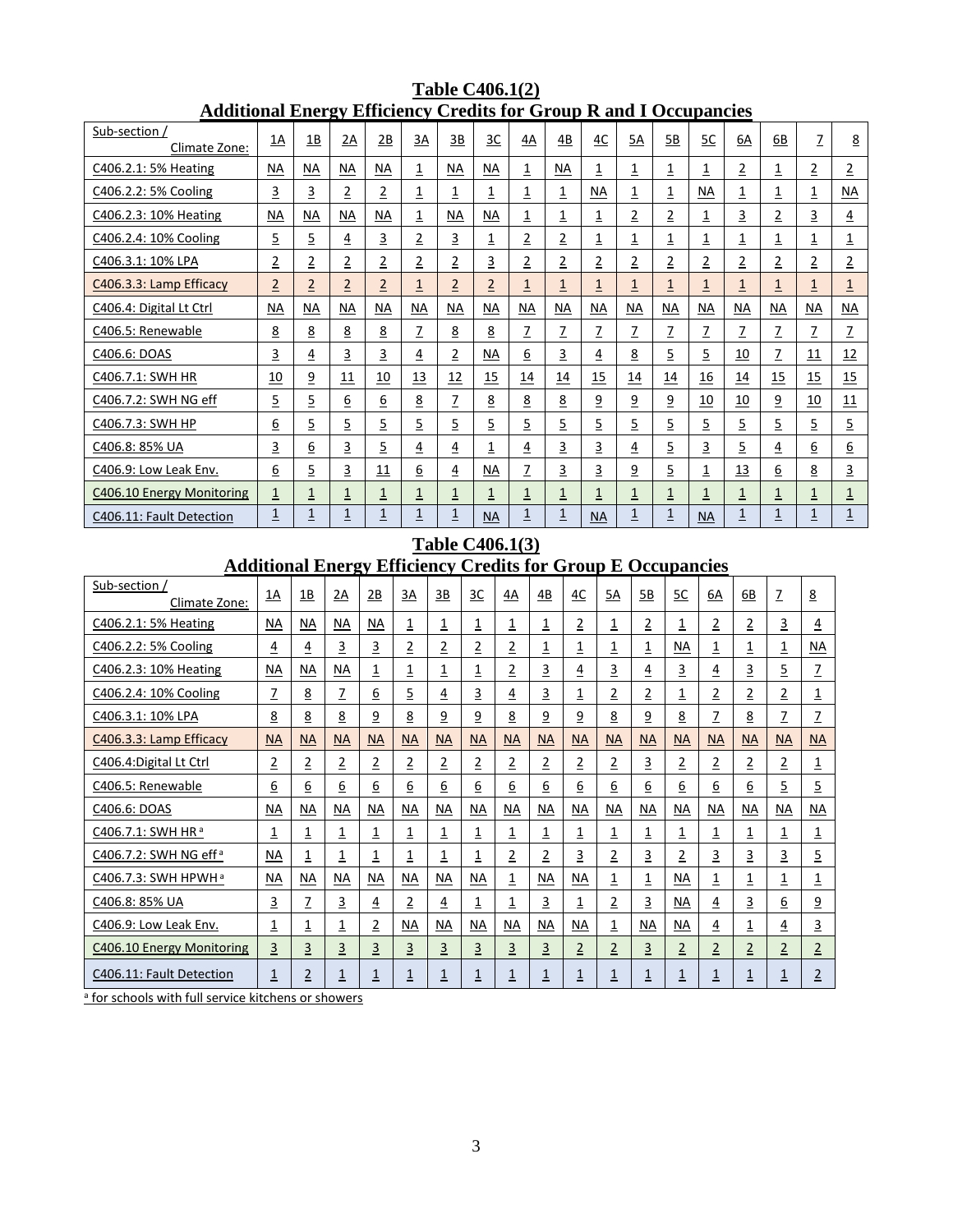| raunoma Energy Emercing Creativ for Group in Occupancies |                |                |                |                |                         |                |                |                         |                |                |                |                |                |                |                         |                |                |
|----------------------------------------------------------|----------------|----------------|----------------|----------------|-------------------------|----------------|----------------|-------------------------|----------------|----------------|----------------|----------------|----------------|----------------|-------------------------|----------------|----------------|
| Sub-section /                                            | 1A             |                | 2A             | 2B             | 3A                      | 3B             |                | 4A                      | 4B             |                |                | 5 <sub>B</sub> | 5C             |                | 6B                      | 7              |                |
| Climate Zone:                                            |                | 1B             |                |                |                         |                | 3C             |                         |                | 4C             | 5A             |                |                | 6A             |                         |                | 8              |
| C406.2.1: 5% Heating                                     | <b>NA</b>      | <b>NA</b>      | <b>NA</b>      | <b>NA</b>      | 1                       | 1              | <b>NA</b>      | 1                       | 1              | $\overline{2}$ | $\overline{2}$ | 2              | 2              | 3              | $\overline{2}$          | 3              | 4              |
| C406.2.2: 5% Cooling                                     | 5              | 6              | 4              | 4              | 3                       | 3              | 1              | $\overline{2}$          | 2              | 1              | 1              | $\overline{2}$ | <b>NA</b>      | 1              | 1                       | 1              | <b>NA</b>      |
| C406.2.3: 10% Heating                                    | <b>NA</b>      | <b>NA</b>      | <b>NA</b>      | $\mathbf{1}$   | 1                       | $\mathbf{1}$   | 1              | $\overline{2}$          | $\overline{2}$ | 4              | 3              | 4              | 5.             | 5              | 3                       | 6              | 8              |
| C406.2.4: 10% Cooling                                    | 9              | 12             | 9              | 8              | 6                       | 6              | 3              | 4                       | 4              | 1              | 2              | 3              | <b>NA</b>      | $\overline{2}$ | $\overline{2}$          | $\overline{2}$ | $\mathbf{1}$   |
| C406.3.1: 10% LPA                                        | 13             | 13             | 15             | 14             | 16                      | 14             | 17             | 15                      | 15             | 14             | 12             | 14             | 14             | 16             | 16                      | 14             | 12             |
| C406.3.3: Lamp Efficacy                                  | <b>NA</b>      | <b>NA</b>      | <b>NA</b>      | <b>NA</b>      | <b>NA</b>               | <b>NA</b>      | <b>NA</b>      | <b>NA</b>               | <b>NA</b>      | <b>NA</b>      | <b>NA</b>      | <b>NA</b>      | <b>NA</b>      | <b>NA</b>      | <b>NA</b>               | <b>NA</b>      | <b>NA</b>      |
| C406.4: Digital Lt Ctrl                                  | 3              | 3              | 4              | 3              | $\overline{\mathbf{r}}$ | 3              | 4              | $\overline{\mathbf{r}}$ | 4              | 3              | 3              | 3              | 3              | 4              | $\overline{\mathbf{r}}$ | 3              | 3              |
| C406.5: Renewable                                        | 8              | 8              | 8              | 8              | 8                       | 8              | 8              | 8                       | 8              | 7              | 7              | 7              | 7              | $\overline{7}$ | 7                       | 7              | 6              |
| C406.6: DOAS                                             | 3              | 4              | 3              | 3              | 3                       | 3              | 1              | 3                       | $\overline{2}$ | $\overline{2}$ | 2              | 3              | $\overline{2}$ | 4              | 3                       | 4              | 4              |
| C406.7.1: SWH HR                                         | <b>NA</b>      | <b>NA</b>      | <b>NA</b>      | <b>NA</b>      | <b>NA</b>               | <b>NA</b>      | <b>NA</b>      | <b>NA</b>               | <b>NA</b>      | <b>NA</b>      | <b>NA</b>      | <b>NA</b>      | <b>NA</b>      | <b>NA</b>      | <b>NA</b>               | <b>NA</b>      | <b>NA</b>      |
| C406.7.2: SWH NG eff                                     | <b>NA</b>      | <b>NA</b>      | <b>NA</b>      | <b>NA</b>      | <b>NA</b>               | <b>NA</b>      | <b>NA</b>      | <b>NA</b>               | <b>NA</b>      | <b>NA</b>      | <b>NA</b>      | <b>NA</b>      | <b>NA</b>      | <b>NA</b>      | <b>NA</b>               | <b>NA</b>      | <b>NA</b>      |
| C406.7.3: SWH HP                                         | <b>NA</b>      | <b>NA</b>      | <b>NA</b>      | <b>NA</b>      | <b>NA</b>               | <b>NA</b>      | <b>NA</b>      | <b>NA</b>               | <b>NA</b>      | <b>NA</b>      | <b>NA</b>      | <b>NA</b>      | <b>NA</b>      | <b>NA</b>      | <b>NA</b>               | <b>NA</b>      | <b>NA</b>      |
| C406.8: 85% UA                                           | 4              | 6              | 3              | 4              | 3                       | 3              | 1              | 6                       | 4              | 4              | 4              | 5              | 4              | 6              | 5                       | 8              | 9              |
| C406.9: Low Leak Env.                                    | $\mathbf{1}$   | $\mathbf 1$    | $\mathbf{1}$   | $\overline{2}$ | 1                       | 1              | <b>NA</b>      | 3                       | $\mathbf{1}$   | 1              | 3              | $\overline{2}$ | $\mathbf 1$    | $\overline{7}$ | 3                       | 6              | 3              |
| C406.10 Energy Monitoring                                | $\overline{4}$ | $\overline{5}$ | $\overline{5}$ | 5              | $\overline{5}$          | $\overline{4}$ | $\overline{4}$ | $\overline{4}$          | $\overline{4}$ | $\overline{3}$ | 3              | $\overline{4}$ | $\overline{3}$ | $\overline{4}$ | $\overline{4}$          | $\overline{4}$ | $\overline{3}$ |
| C406.11: Fault Detection                                 | $\overline{2}$ | $\overline{2}$ | $\overline{2}$ | $\overline{2}$ | $\overline{1}$          | $\overline{1}$ | $\overline{1}$ | $\overline{1}$          | $\overline{1}$ | $\overline{1}$ | $\overline{1}$ | $\overline{1}$ | $\overline{1}$ | $\overline{1}$ | $\overline{1}$          | $\overline{2}$ | $\overline{2}$ |

#### **Table C406.1(4) Additional Energy Efficiency Credits for Group M Occupancies**

**Table C406.1(5) Additional Energy Efficiency Credits for Othera Occupancies**

| Sub-section /                         |                |                |                |                |                |                |                |                |                |                |                |                |                |                |                |                |                |
|---------------------------------------|----------------|----------------|----------------|----------------|----------------|----------------|----------------|----------------|----------------|----------------|----------------|----------------|----------------|----------------|----------------|----------------|----------------|
| Climate Zone:                         | 1A             | 1B             | 2A             | 2B             | 3A             | 3B             | 3C             | 4A             | 4B             | 4C             | 5A             | 5B             | 5C             | 6A             | 6B             | $\overline{7}$ | 8              |
| C406.2.1: 5% Heating                  | <b>NA</b>      | <b>NA</b>      | <b>NA</b>      | <b>NA</b>      | 1              | $\mathbf{1}$   | 1              | $\mathbf{1}$   | 1              | $\overline{2}$ | 1              | 2              | 1              | $\overline{2}$ | $\overline{2}$ | 3              | 3              |
| C406.2.2: 5% Cooling                  | 5              | 5              | 4              | 4              | 3              | 3              | $\overline{2}$ | $\overline{2}$ | $\overline{2}$ | 1              | 1              | 2              | 1              | $\mathbf{1}$   | 1              | $\mathbf{1}$   | $\mathbf{1}$   |
| C406.2.3: 10% Heating                 | <b>NA</b>      | <b>NA</b>      | <b>NA</b>      | 1              | 1              | 1              | 1              | $\overline{2}$ | $\overline{2}$ | 3              | 3              | 3              | 3              | 4              | 3              | 5              | 5.             |
| C406.2.4: 10% Cooling                 | 8              | 9              | 8              | 7              | 5              | 5              | 3              | 4              | 4              | $\overline{2}$ | 2              | 3              | $\overline{2}$ | $\overline{2}$ | 2              | 2              | $\overline{2}$ |
| C406.3.1: 10% LPA                     | 8              | 8              | 9              | 9              | 9              | 9              | 10             | 8              | 9              | 9              | 7              | 8              | 8              | 8              | 8              | 8              | $\overline{7}$ |
| C406.3.3: Lamp Efficacy               | <b>NA</b>      | <b>NA</b>      | <b>NA</b>      | <b>NA</b>      | <b>NA</b>      | <b>NA</b>      | <b>NA</b>      | <b>NA</b>      | <b>NA</b>      | <b>NA</b>      | <b>NA</b>      | <b>NA</b>      | <b>NA</b>      | <b>NA</b>      | <b>NA</b>      | <b>NA</b>      | <b>NA</b>      |
| C406.4: Enh. Digital<br>Light Control | $\overline{2}$ | 2              | $\overline{2}$ | $\overline{2}$ | $\overline{2}$ | $\overline{2}$ | $\overline{2}$ | $\overline{2}$ | $\overline{2}$ | $\overline{2}$ | $\overline{2}$ | 3              | $\overline{2}$ | $\overline{2}$ | $\overline{2}$ | $\overline{2}$ | 1              |
| C406.5: Renewable                     | 8              | 8              | 8              | 8              | 8              | 8              | 8              | 8              | 8              | $\overline{7}$ | $\overline{7}$ | $\overline{7}$ | 7              | $\overline{7}$ | 7              | $\overline{7}$ | $\overline{7}$ |
| C406.6: DOAS                          | 3              | 4              | 3              | 3              | 4              | 3              | $\overline{2}$ | 5.             | 3              | 3              | 5.             | 4              | 3              | $\overline{7}$ | 5              | 7              | 6              |
| C406.7.1: SWH HR <sup>b</sup>         | 10             | 9              | 11             | 10             | 13             | 12             | 15             | 14             | 14             | 15             | 14             | 14             | 16             | 14             | 15             | 15             | 15             |
| C406.7.2: SWH FF effb                 | 5              | 5              | 6              | 6              | 8              | $\overline{7}$ | 8              | 8              | 8              | 9              | 9              | 9              | 10             | 10             | 9              | 10             | 11             |
| C406.7.3: SWH HPWHb                   | 6              | 5              | 5              | 5              | 5              | 5              | 5              | 5              | 5              | 5              | 5              | 5              | 5              | 5              | 5              | 5              | 5              |
| C406.8: 85% UA                        | 3              | 6              | 3              | 4              | 3              | 4              | 1              | 5              | 4              | 3              | 5              | 5              | 4              | 7              | 6              | 9              | 10             |
| C406.9: Low Leak Env.                 | 3              | $\overline{2}$ | 2              | 4              | 4              | $\overline{2}$ | <b>NA</b>      | 6              | $\overline{2}$ | $\overline{2}$ | 6              | 4              | 1              | 10             | 5              | 7              | 4              |
| C406.10 Energy Monitoring             | $\overline{3}$ | $\overline{3}$ | $\overline{3}$ | $\overline{3}$ | $\overline{3}$ | $\overline{3}$ | $\overline{3}$ | $\overline{3}$ | $\overline{3}$ | $\overline{3}$ | $\overline{2}$ | $\overline{3}$ | $\overline{2}$ | $\overline{2}$ | $\overline{2}$ | $\overline{3}$ | $\overline{2}$ |
| C406.11: Fault Detection              | $\overline{2}$ | $\overline{2}$ | $\overline{2}$ | $\overline{2}$ | $\overline{1}$ | $\overline{1}$ | $\overline{1}$ | $\overline{1}$ | $\overline{1}$ | $\overline{1}$ | $\overline{1}$ | $\overline{1}$ | $\overline{1}$ | 1              | $\overline{1}$ | $\overline{1}$ | $\overline{1}$ |

a Other occupancy groups include all Groups except for Groups B, R, I, E, and M.

b for occupancy groups listed in C406.7.1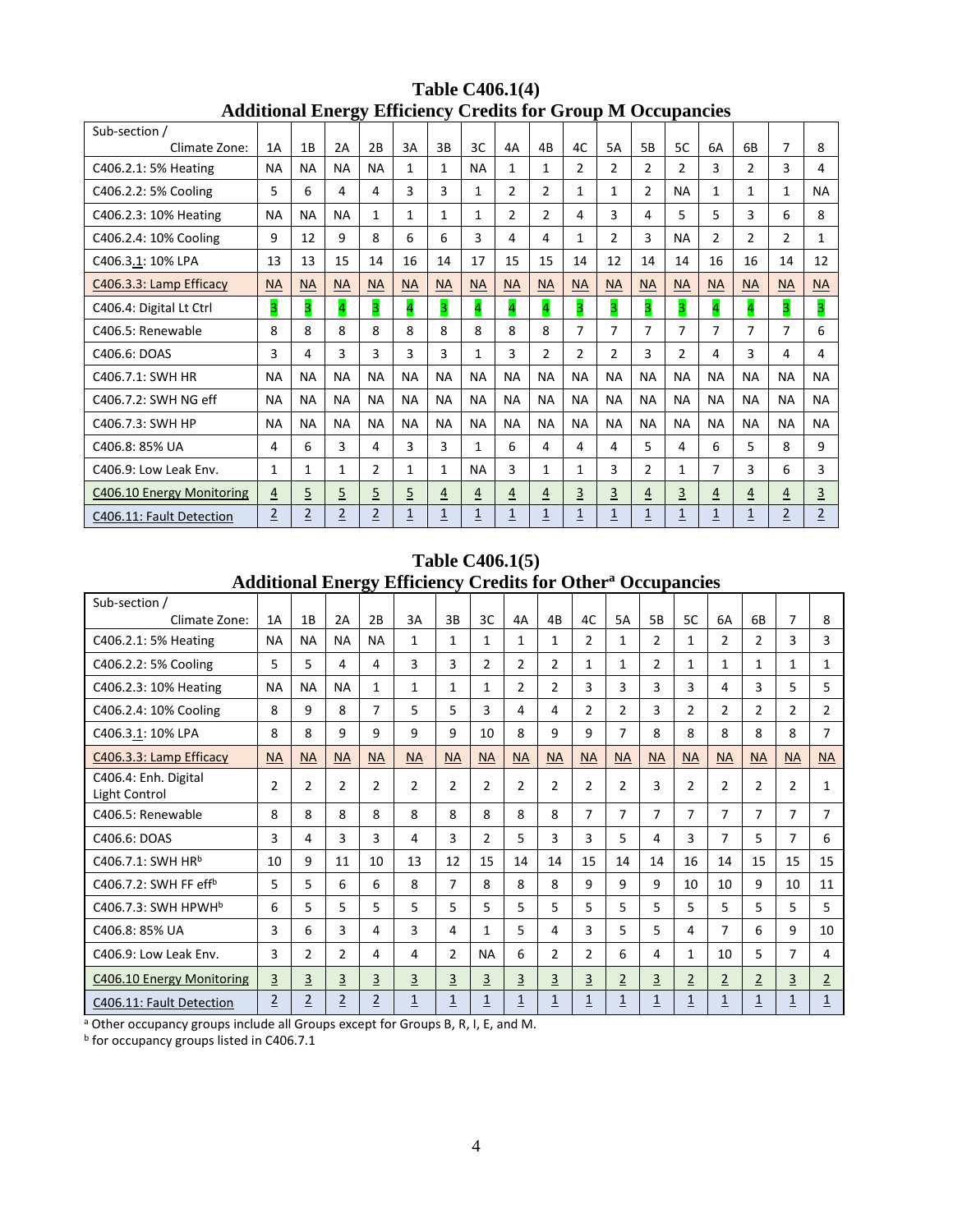**C406.1.1 Tenant spaces.** Tenant spaces shall comply with sufficient options from Tables C406.1(1) through C406.1(5) to achieve a minimum number of 5 credits, where credits are selected from Section C406.2, C406.3, C406.4, C406.6 or C406.7. Alternatively, tenant spaces shall comply with Section C406.5 w Where the entire building complies using credits from Section C406.5, C406.8 or C406.9, tenant spaces within the building shall be deemed to comply with this section. is in compliance.

**Exception:** Previously occupied tenant spaces that comply with this code in accordance with Section C501.

#### **C406.2 More efficient HVAC equipment performance.**

Equipment shall exceed the minimum efficiency requirements listed in Tables C403.3.2(1) through C403.3.2(97) by 10 percent, in addition to the requirements of Section C403. Where multiple performance requirements are provided, the equipment shall exceed all requirements by 10 percent. and *Variable refrigerant flow systems* shall exceed listed in the energy efficiency provisions of ANSI/ASHRAE/IESNA 90.1-by 10 percent. in accordance with Sections C406.2.1, C406.2, C406.2.3 or C406.4. Equipment shall also meet applicable requirements of Section C403. Energy efficiency credits for heating shall be selected from C406.2.1 or C406.2.3 and energy efficiency credits for cooling shall be selected from C406.2.2 or C406.2.4. Selected credits shall include a heating or cooling energy efficiency credit or both. Equipment not listed in Tables C403.3.2(1) through C403.3.2(97) and *Variable refrigerant flow systems* not listed in the energy efficiency provisions of ANSI/ASHRAE/IES 90.1 shall be limited to 10 percent of the total building system capacity for heating equipment where selecting C406.2.1 or C406.2.3 and cooling equipment where selecting C406.2.2 or C406.2.4.

**C406.2.1 More efficient HVAC heating performance.** Equipment shall exceed the minimum heating efficiency requirements by 5 percent.

**C406.2.2 More efficient HVAC cooling performance.** Equipment shall exceed the minimum cooling and heat rejection efficiency requirements by 5 percent. Where multiple cooling performance requirements are provided, the equipment shall exceed the annual energy requirement, including IEER, SEER, and IPLV.

**C406.2.3 High efficiency HVAC heating performance.** Equipment shall exceed the minimum heating efficiency requirements by 10 percent.

**C406.2.4 High efficiency HVAC cooling performance.** Equipment shall exceed the minimum cooling and heat rejection efficiency requirements by 10 percent. Where multiple cooling performance requirements are provided, the equipment shall exceed the annual energy requirement, including IEER, SEER, and IPLV.

**C406.2.5 More than ten percent cooling efficiency improvement.** Where equipment exceeds the minimum annual cooling and heat rejection efficiency requirements by more than 10 percent, energy efficiency credits for cooling may be determined using Equation 4-1, rounded to the nearest whole number. Where multiple cooling performance requirements are provided, the equipment shall exceed the annual energy requirement, including IEER, SEER, and IPLV.

 $\overline{EEC_{HEC}}$  =  $\overline{EEC_{10}}$  x [1 + ((CEI – 10 percent) ÷ 10 percent)] (Equation 4-1) Where:

 $EEC_{HEC}$  = energy efficiency credits for cooling efficiency improvement  $EEC_{10} = C406.2.4$  credits from Tables C406.1(1) through C406.1(5) CEI = the lesser of: the improvement above minimum cooling and heat rejection efficiency requirements, or 15 percent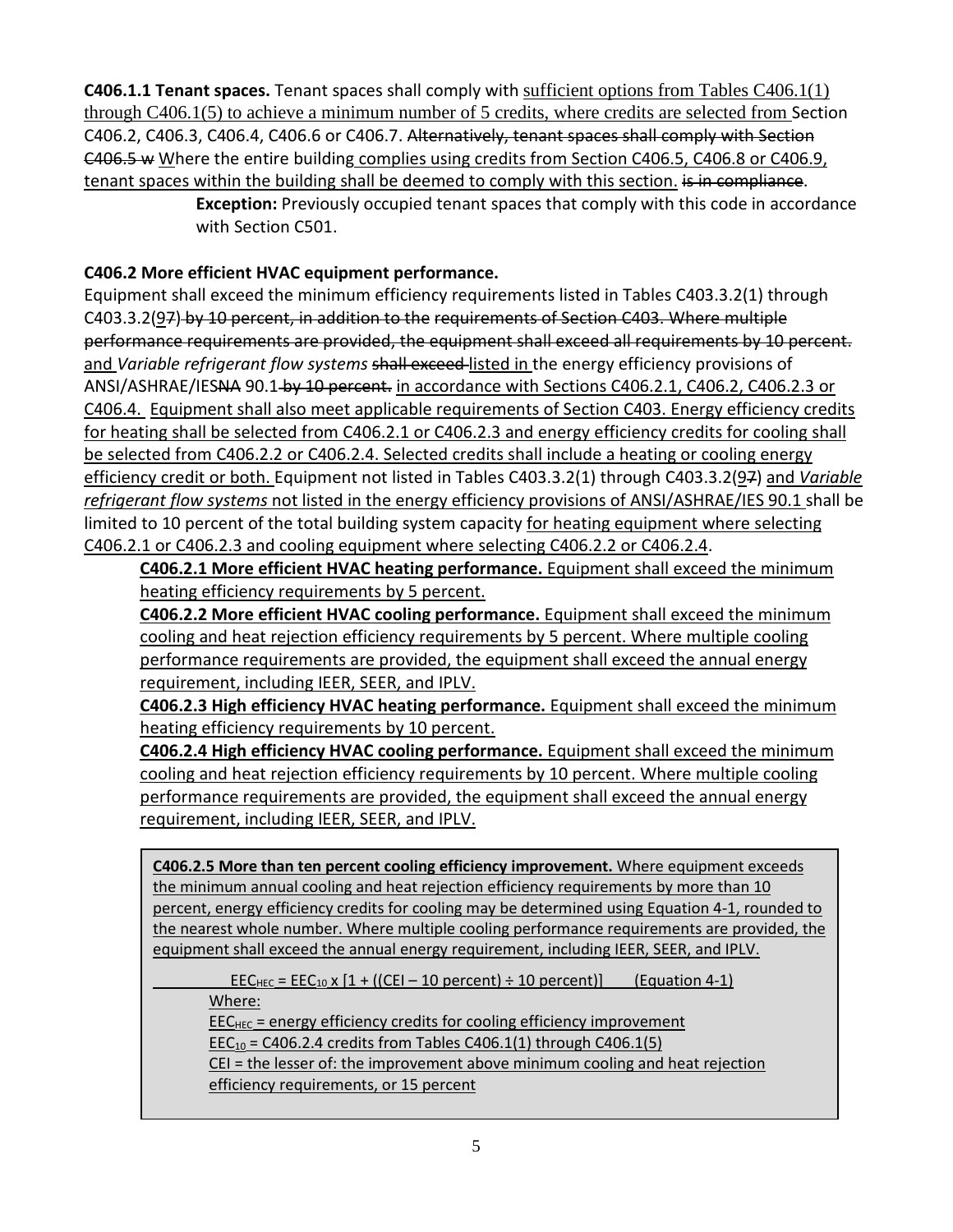**C406.3 Reduced lighting power.** Buildings shall comply with Section C406.3.1 or C406.3.2 and dwelling units and sleeping units within the building shall comply with C406.3.3.

**C406.3.1 Reduced lighting power by more than 10%.** The total connected interior lighting power calculated in accordance with Section C405.3.1 shall be less than 90 percent of the total lighting power allowance calculated in accordance with Section C405.3.2.

**C406.2.3.2 Reduced lighting power by more than 15 percent.** Where the total connected interior lighting power calculated in accordance with Section C405.3.1 is less than 85 percent of the total lighting power allowance calculated in accordance with Section C405.3.2, additional energy efficiency credits shall be determined based on Equation 4-12, rounded to the nearest whole number.

 $AEEC<sub>LPA</sub> = AEEC<sub>10</sub> × 10 × (LPA - LPD) / LPA$  (Equation 4-12)

Where:

 $AEEC<sub>LPA</sub> = C406.3.2$  additional energy efficiency credits

LPD = total connected interior lighting power calculated in accordance with Section C405.3.1 LPA = total lighting power allowance calculated in accordance with Section C405.3.2  $AEEC_{10} = C406.3.1$  credits from Tables C406.1(1) through C406.1(5)

**C406.3.3 Lamp efficacy.** Not less than 95 percent of the interior lighting power (watts) from lamps in permanently installed light fixtures in dwelling units and sleeping units shall be provided by lamps with a minimum efficacy of 65 lumens per watt.

**C406.4 Enhanced digital lighting controls.** Interior lighting in the building shall have the following enhanced lighting controls, that shall be located, scheduled and operated in accordance with Section C405.2.2.

1. Luminaires shall be configured for continuous dimming.

2. Luminaires shall be addressed individually. Where individual addressability is not available for the luminaire class type, a controlled group of not more than four luminaries shall be allowed.

3. Not more than eight luminaires shall be controlled together in a *daylight zone.*

4. Fixtures shall be controlled through a digital control system that includes the following function:

4.1. Control reconfiguration based on digital addressability.

4.2. Load shedding.

4.3. Individual user control of overhead general illumination in open offices.

4.4. Occupancy sensors shall be capable of being reconfigured through the digital control system.

5. Construction documents shall include submittal of a Sequence of Operations, including a specification outlining each of the functions in Item 4.

6. Functional testing of lighting controls shall comply with Section C408.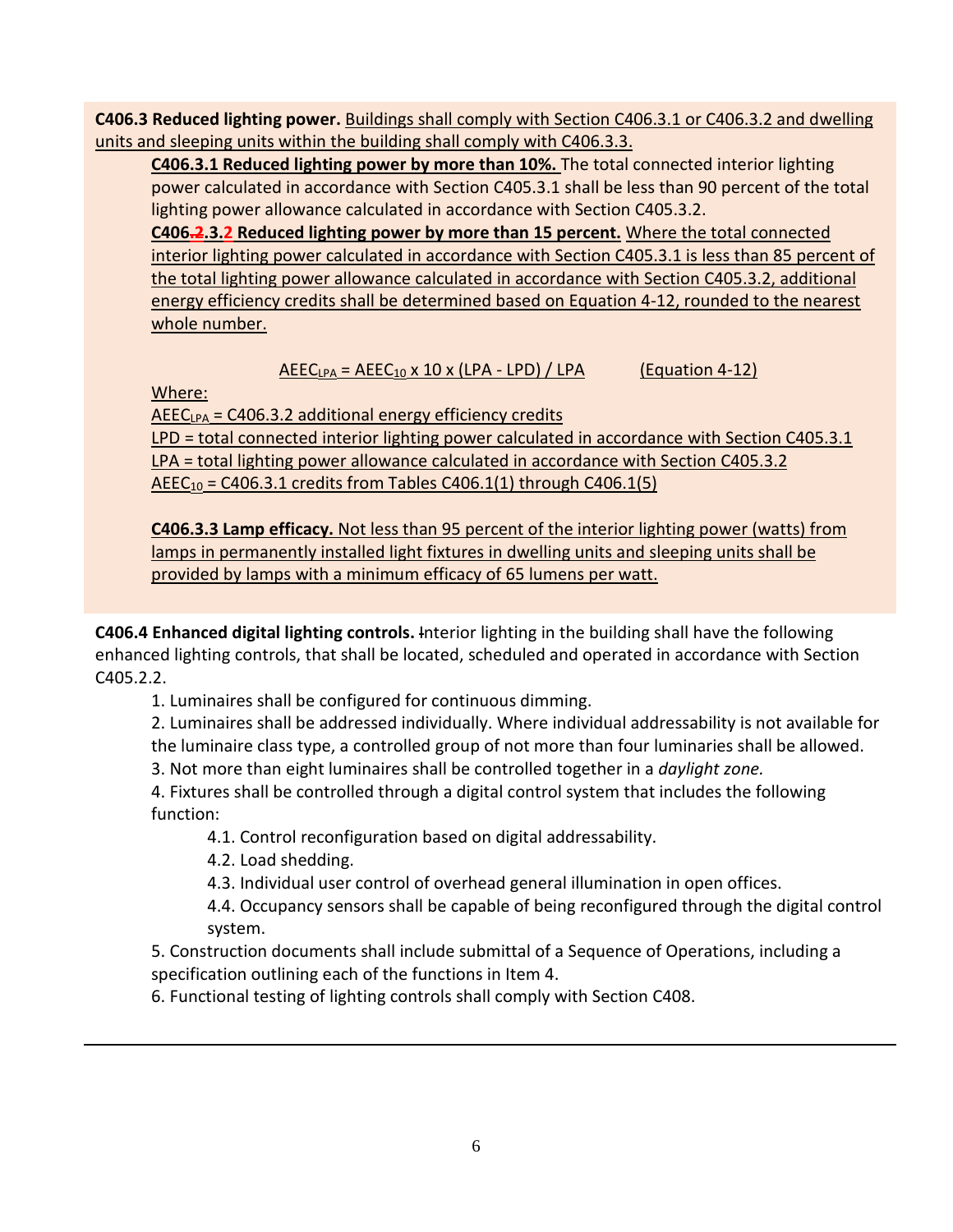#### **C406.5 On-site renewable energy.** Buildings shall comply with Section C406.5.1 or C406.5.2.

**C406.5.1 Basic Renewable Credit.** The total minimum ratings of on-site renewable energy systems shall be one of the following:

- 1. Not less than  $4.74$  0.86 Btu/h per square foot ( $5.4$  2.7 W/m<sup>2</sup>) or  $0.50$ -0.25 watts per square foot  $(5.4 2.7 W/m^2)$  of conditioned floor area.
- 2. Not less than  $32$  percent of the annual energy used within the building for building mechanical and service water heating equipment and lighting regulated in Chapter 4.

**C406.5.2 Enhanced Renewable Credits.** Where the total minimum ratings of on-site renewable energy systems exceeds the rating in C406.5.1(1), additional energy efficiency credits shall be determined based on Equation 4-13, rounded to the nearest whole number.

|                     | $AEEC_{RRa} = AEEC_{2.5} \times RRa / RR1$<br>(Equation 4-13)                   |
|---------------------|---------------------------------------------------------------------------------|
| Where:              |                                                                                 |
| <b>AEECRRa</b>      | $=$ C406.5.2 additional energy efficiency credits                               |
| RRa                 | = actual total minimum ratings of on-site renewable energy systems in Btu/h     |
|                     | $W/ft^2$ , or $W/m^2$ )                                                         |
| RR <sub>1</sub>     | $=$ minimum ratings of on-site renewable energy systems required by C406.5.1(1) |
|                     | in Btu/h, $W/ft^2$ , or $W/m^2$ )                                               |
| AEEC <sub>2.5</sub> | $=$ C406.5.1 credits from Tables C406.1(1) through C406.1(5)                    |

**C406.6 Dedicated outdoor air system.** Buildings containing equipment or systems regulated by Section C403.3.4, C403.4.3, C403.4.4, C403.4.5, C403.6, C403.8.4, C403.8.5, C403.8.5.1, C403.9.1, C403.9.2, C403.9.3 or C403.9.4 shall be equipped with an independent ventilation system designed to provide not less than the minimum 100-percent outdoor air to each individual occupied space, as specified by the *International Mechanical Code.* The ventilation system shall be capable of total energy recovery. The HVAC system shall include supply-air temperature controls that automatically reset the supply-air temperature in response to representative building loads, or to outdoor air temperatures. The controls shall reset the supply-air temperature not less than 25 percent of the difference between the design supply-air temperature and the design room-air temperature.

#### **C406.7 Reduced energy use in service water heating.** Buildings shall comply with Sections C406.7.1 and either C406.7.2, C406.7.3 or C406.7.4.

**C406.7.1 Building type.** To qualify for this credit, the building shall contain one of shall be of the following use groups and the additional energy efficiency credit shall be prorated by conditioned floor area of the portion of the building comprised of the following use groups. types to use this compliance method:

1. *Group R*-1: Boarding houses, hotels or motels.

2. Group I-2: Hospitals, psychiatric hospitals and nursing homes.

3. Group A-2: Restaurants and banquet halls or buildings containing food preparation areas.

4. Group F: Laundries.

5. *Group R*-2.

6. Group A-3: Health clubs and spas.

7. Group E: Schools with full-service kitchens or locker rooms with showers.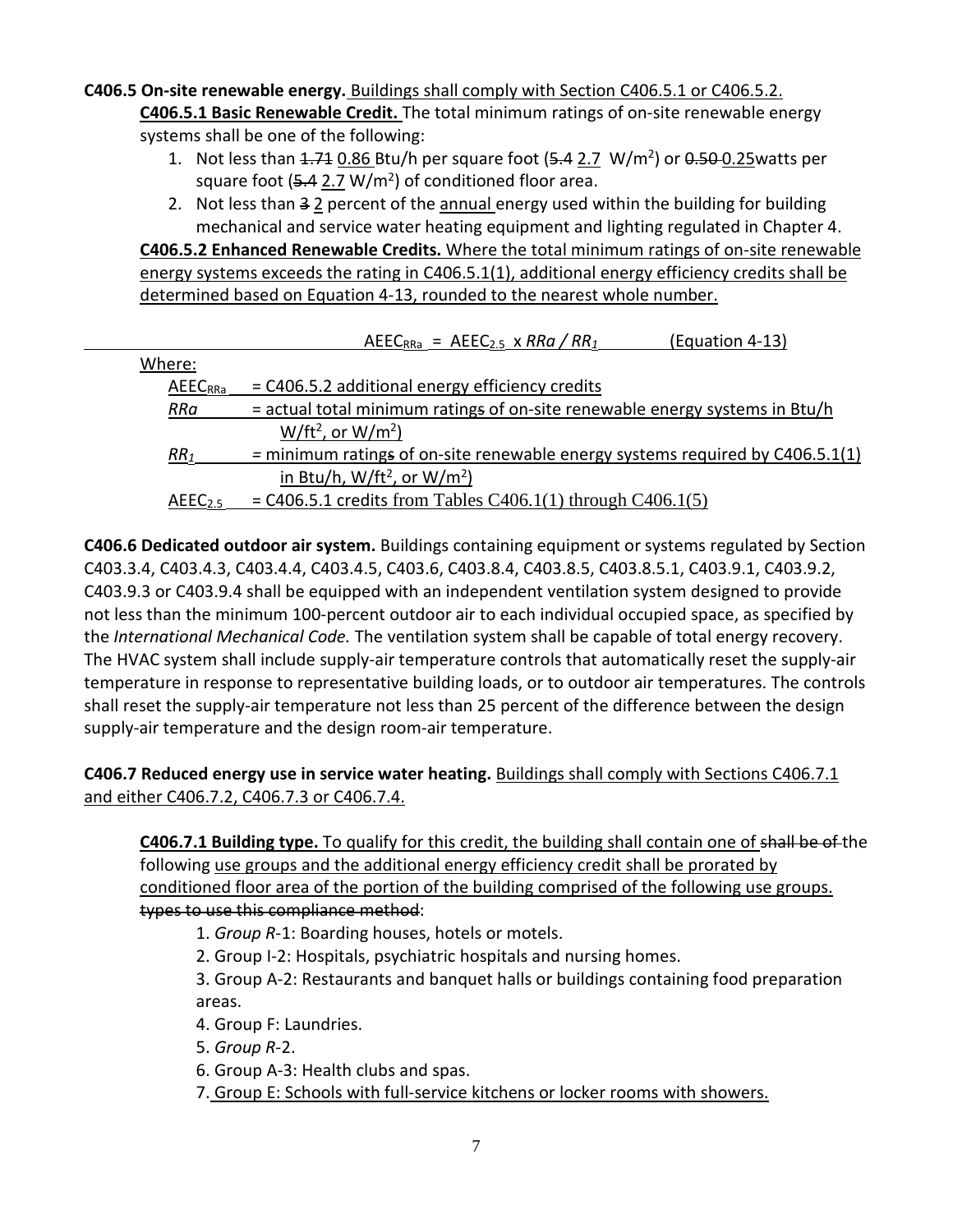8. Buildings showing a service hot water load of 10 percent or more of total building energy loads, as shown with an energy analysis as described in Section C407.

**C406.7.21 Recovered or renewable water heating Load fraction.** The building service waterheating system shall have one or more of the following that are sized to provide not less than 60 30 percent of the building's annual hot water requirements, or sized to provide 400 70 percent of the building's annual hot water requirements if the building is required to shall otherwise comply with Section C403.9.5:

1. Waste heat recovery from service hot water, heat recovery chillers, building equipment, or process equipment.

2. *On-site renewable energy* water-heating systems.

**Add new text as follows:**

**C406.7.3 Efficient fossil fuel water heater**. The combined input-capacity-weighted-average equipment rating of all fossil fuel water heating equipment in the building shall be not less than 95% Et or 0.95 EF. This option shall receive only half the listed credits for buildings required to comply with C404.2.1.

**C406.7.4 Heat pump water heater.** Where electric resistance water heaters are allowed, all service hot water system heating requirements shall be met using heat pump technology with a combined input-capacity-weighted-average EF of 3.0. Air-source heat pump water heaters shall not draw conditioned air from within the building, except exhaust air that would otherwise be exhausted to the exterior.

**C406.8 Enhanced envelope performance.** The total UA of the building thermal envelope as designed shall be not less than 15 percent below the total UA of the building thermal envelope in accordance with Section C402.1.5.

**C406.9 Reduced air infiltration.** Air infiltration shall be verified by whole-building pressurization testing conducted in accordance with ASTM E779 or ASTM E1827 by an independent third party. The measured air-leakage rate of the building envelope shall not exceed 0.25 cfm/ft<sup>2</sup> (2.0 L/s  $\times$  m<sup>2</sup>) under a pressure differential of 0.3 inches water column (75 Pa), with the calculated surface area being the sum of the above- and below-grade building envelope. A report that includes the tested surface area, floor area, air by volume, stories above grade, and leakage rates shall be submitted to the code official and the building owner.

**Exception:** For buildings having over 50,000 square feet (5 000 m2) of conditioned floor area, air leakage testing need not be conducted on the whole building where testing is conducted on representative above-grade sections of the building. Tested areas shall total not less than 25 percent of the conditioned floor area and shall be tested in accordance with this section.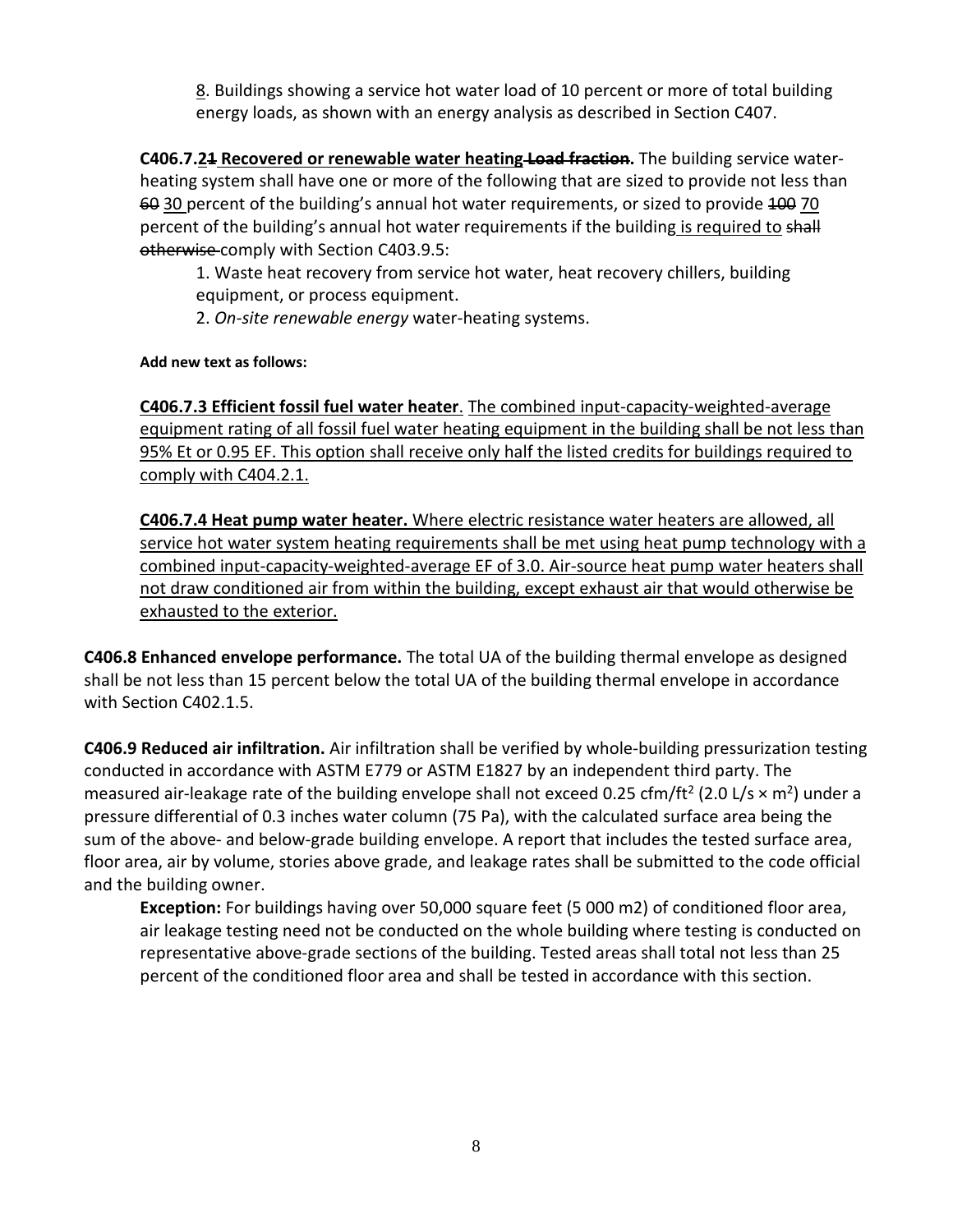**C406.10 Energy Monitoring** Buildings shall be equipped to measure, monitor, record and report energy consumption data in compliance with Section C406.10.1 through C406.10.5.

**C406.10.1 Electrical energy metering.** For electrical energy, including all electrical energy supplied to the building and its associated site, including but not limited to site lighting, parking, recreational facilities, and other areas that serve the building and its occupants, meters or other measurement devices shall be provided to collect energy consumption data for each end-use category required by Section C406.10.2.

**C406.10.2 End-use metering categories.** Meters or other approved measurement devices shall be provided to collect energy use data for each end-use category listed in Table 406.10.2. These meters shall have the capability to collect energy consumption data for the whole building or for each separately metered portion of the building. Where multiple meters are used to measure any end-use category, the data acquisition system shall total all of the energy used by that category. Not more than 5 percent of the measured load for each of the end-use categories listed in Table 406.10.2 is permitted to be from a load not within the category.

#### **Exceptions:**

1.HVAC and water heating equipment serving only an individual dwelling unit does not require end-use metering.

2.End-use metering is not required for fire pumps, stairwell pressurization fans or any system that operates only during testing or emergency.

| <b>ENERGY USE CATEGORIES</b>                             |                                                    |  |  |  |  |  |  |  |
|----------------------------------------------------------|----------------------------------------------------|--|--|--|--|--|--|--|
| <b>LOAD CATEGORY</b>                                     | <b>DESCRIPTION OF ENERGY USE</b>                   |  |  |  |  |  |  |  |
| Total HVAC system                                        | Heating, cooling and ventilation including, but    |  |  |  |  |  |  |  |
|                                                          | not limited to fans, pumps, boilers, chillers and  |  |  |  |  |  |  |  |
|                                                          | water heating. Energy used by 120 volt             |  |  |  |  |  |  |  |
|                                                          | equipment, or by 208/120 volt equipment that       |  |  |  |  |  |  |  |
|                                                          | is located in a building where the main service    |  |  |  |  |  |  |  |
|                                                          | is 480/277 volt power, is permitted to be          |  |  |  |  |  |  |  |
|                                                          | excluded from Total HVAC system energy use.        |  |  |  |  |  |  |  |
| <b>Interior lighting</b>                                 | Lighting systems located within the building.      |  |  |  |  |  |  |  |
| <b>Exterior lighting</b>                                 | Lighting systems located on the building site      |  |  |  |  |  |  |  |
|                                                          | but not within the building.                       |  |  |  |  |  |  |  |
| Plug loads                                               | Devices, appliances and equipment connected        |  |  |  |  |  |  |  |
|                                                          | to convenience receptacle outlets.                 |  |  |  |  |  |  |  |
| Process loads                                            | Any single load that is not included in a HVAC,    |  |  |  |  |  |  |  |
|                                                          | lighting, or plug load category and that exceeds   |  |  |  |  |  |  |  |
|                                                          | 5 percent of the peak connected load of the        |  |  |  |  |  |  |  |
|                                                          | whole building including, but not limited to data  |  |  |  |  |  |  |  |
|                                                          | centers, manufacturing equipment and               |  |  |  |  |  |  |  |
|                                                          | commercial kitchens.                               |  |  |  |  |  |  |  |
| <b>Building operations and other miscellaneous loads</b> | The remaining loads not included elsewhere in      |  |  |  |  |  |  |  |
|                                                          | this table including, but not limited to, vertical |  |  |  |  |  |  |  |
|                                                          | transportation systems, automatic doors,           |  |  |  |  |  |  |  |

## **TABLE 406.10.2**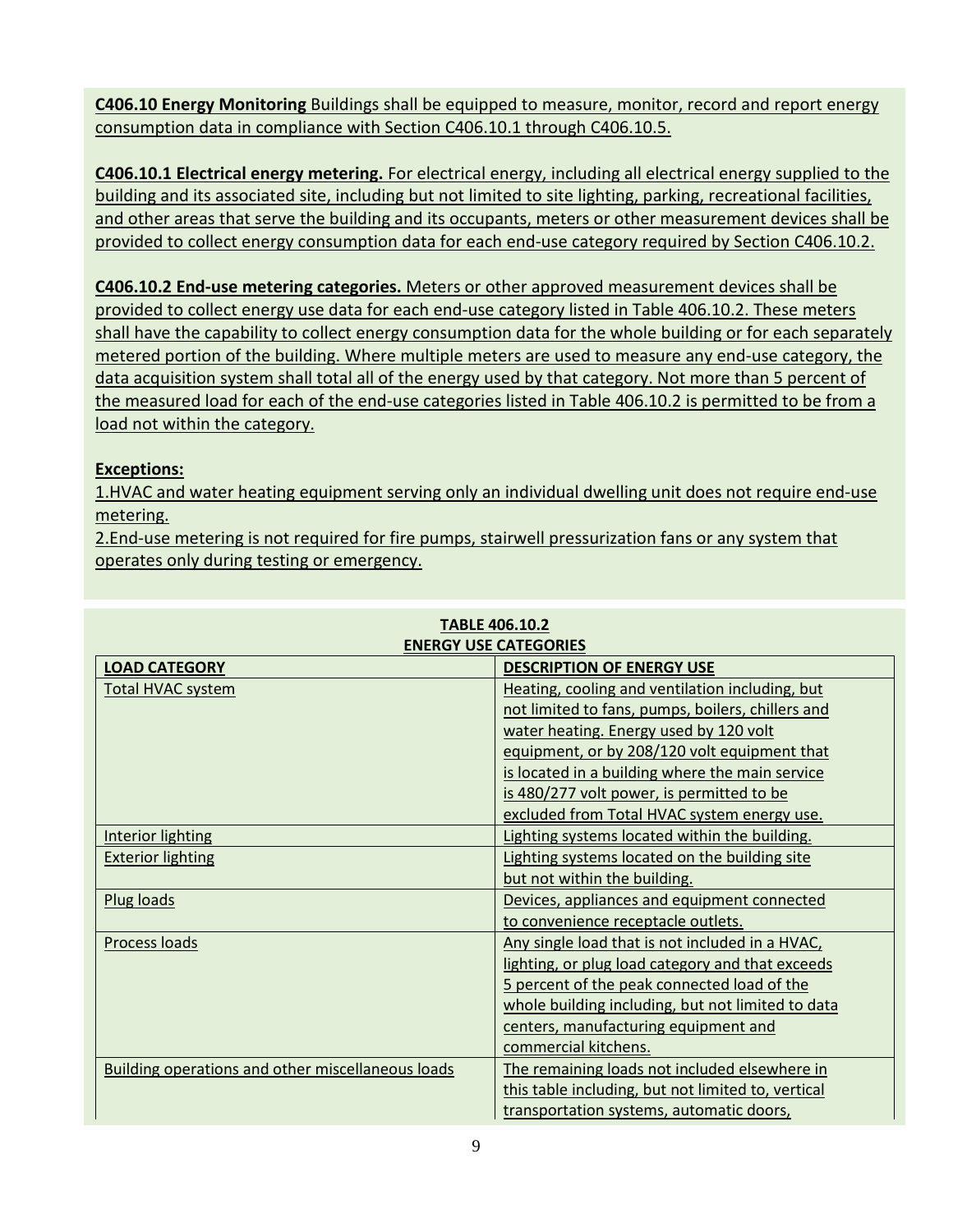**C406.10.3 Meters**. Meters or other measurement devices required by this Section shall be configured to automatically communicate energy consumption data to the data acquisition system required by Section C406.10.4. Source meters shall be allowed to be any digital-type meter. Lighting, HVAC, or other building systems that can monitor their energy consumption shall be permitted instead of meters. Current sensors shall be permitted, provided that they have a tested accuracy of +/-2 percent. Required metering systems and equipment shall have the capability to provide at least hourly data that is fully integrated into the data acquisition system and graphical energy report in accordance with Sections 406.10.4 and C406.10.5.

**C406.10.4 Data acquisition system.** A data acquisition system shall have the capability to store the data from the required meters and other sensing devices for a minimum of 36 months. The data acquisition system shall have the capability to store real-time energy consumption data and provide hourly, daily, monthly, and yearly logged data for each end-use category required by Section C406.10.2.

**C406.10.5 Graphical energy report.** A permanent and readily accessible reporting mechanism shall be provided in the building that is accessible by building operation and management personnel. The reporting mechanism shall have the capability to graphically provide the energy consumption for each end-use category required by Section C406.10.2 at least every hour, day, month and year for the previous 36 months.

**C406.11 Fault detection and diagnostics system.** A fault detection and diagnostics system shall be installed to monitor the HVAC system's performance and automatically identify faults. The system shall:

1. Include permanently installed sensors and devices to monitor the HVAC system's performance;

2. Sample the HVAC system performance at least once per 15 minutes;

3. Automatically identify and report HVAC system faults;

4. Automatically notify authorized personnel of identified HVAC system faults;

5. Automatically provide prioritized recommendations for repair of identified faults based on

analysis of data collected from the sampling of the HVAC system performance; and

6. Be capable of transmitting the prioritized fault repair recommendations to remotely located authorized personnel.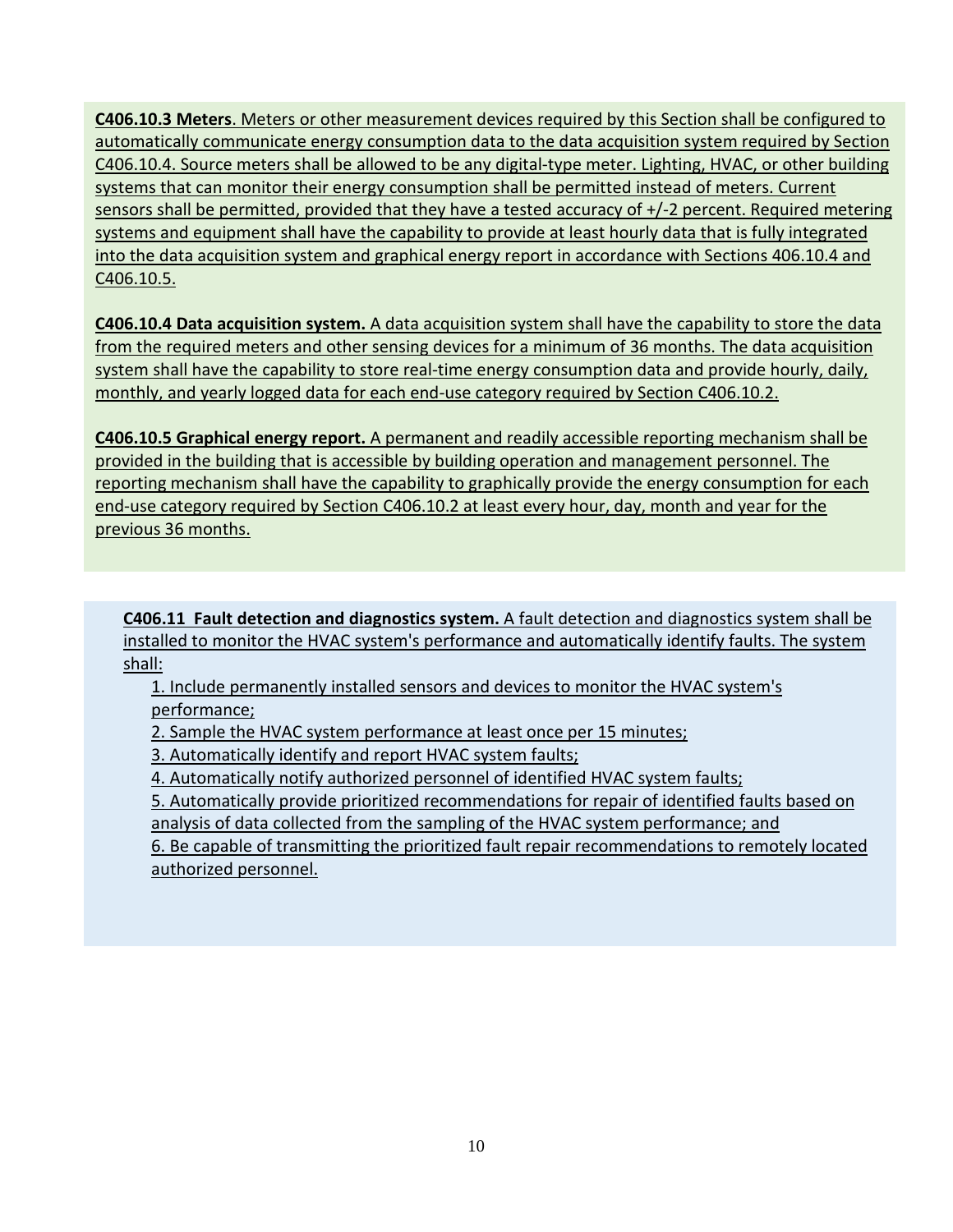**C406.12 Efficient Kitchen Equipment.** For buildings and spaces designated as Group A-2, or facilities that include a commercial kitchen with at least one gas or electric fryer, all fryers, dishwashers, steam cookers and ovens shall comply with all of the following:

- 1. Achieve performance levels in accordance with the equipment specifications listed in Tables C406.12 (1) through (4) when rated in accordance with the applicable test procedure.
- 2. Be installed prior to the issuance of the Certificate of Occupancy.
- 3. Have associated performance levels listed on the construction documents submitted for permitting.

Energy efficiency credits for efficient kitchen equipment shall be independent of climate zone and determined based on Equation 4-14, rounded to the nearest whole number.

|           | $AEEC_K = 20 \times AreaK / AreaB$                             | (Equation 4-14)                                                        |
|-----------|----------------------------------------------------------------|------------------------------------------------------------------------|
| Where:    |                                                                |                                                                        |
| $AEECK =$ |                                                                | C406.12 additional energy efficiency credits                           |
| $AreaK =$ |                                                                | Floor area of full service kitchen ( $\text{ft}^2$ or m <sup>2</sup> ) |
| $AreaB =$ | Gross floor area of building ( $\text{ft}^2$ or $\text{m}^2$ ) |                                                                        |

| <b>Minimum Efficiency Requirements: Commercial Fryers</b> |                       |                      |                       |  |  |  |  |  |  |  |  |
|-----------------------------------------------------------|-----------------------|----------------------|-----------------------|--|--|--|--|--|--|--|--|
|                                                           | Heavy-Load            | <b>Idle Energy</b>   | <b>Test Procedure</b> |  |  |  |  |  |  |  |  |
|                                                           | <b>Cooking Energy</b> | Rate                 |                       |  |  |  |  |  |  |  |  |
|                                                           | <b>Efficiency</b>     |                      |                       |  |  |  |  |  |  |  |  |
| <b>Standard Open Deep-Fat Gas Fryers</b>                  | $\geq 50\%$           | $\leq$ 9,000 Btu/hr  | <b>ASTM Standard</b>  |  |  |  |  |  |  |  |  |
| <b>Standard Open Deep-Fat Electric</b>                    | $\geq 83\%$           | $\leq 800$ watts     | F1361-07              |  |  |  |  |  |  |  |  |
| <b>Fryers</b>                                             |                       |                      |                       |  |  |  |  |  |  |  |  |
| Large Vat Open Deep-Fat Gas Fryers                        | $\geq 50\%$           | $\leq$ 12,000 Btu/hr | <b>ASTM Standard</b>  |  |  |  |  |  |  |  |  |
| Large Vat Open Deep-Fat Electric                          | $\geq 80\%$           | $\leq 1,100$ watts   | F2144-17              |  |  |  |  |  |  |  |  |
| <b>Fryers</b>                                             |                       |                      |                       |  |  |  |  |  |  |  |  |

#### **Table C406.12 (1)**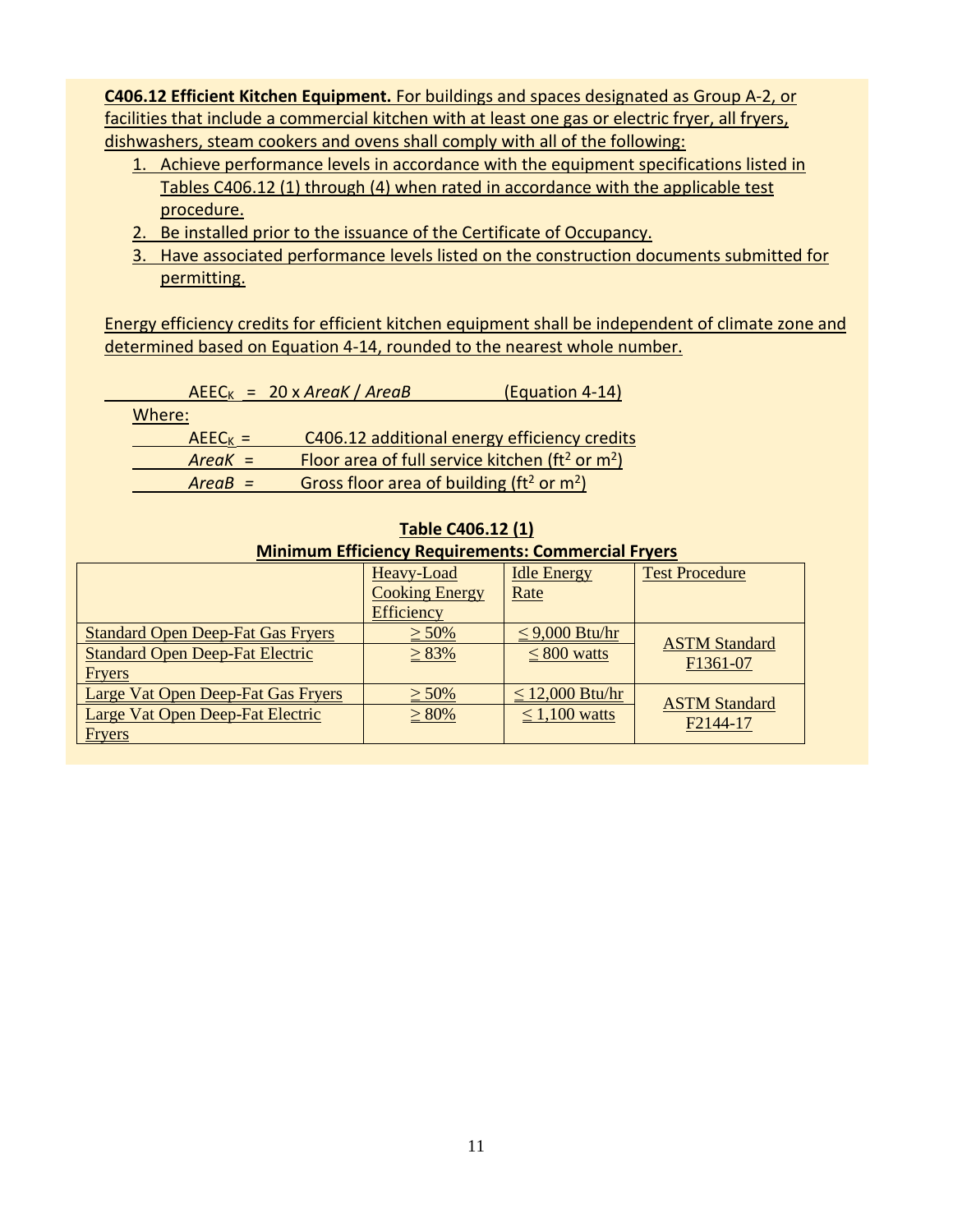| <b>Table C406.12 (2)</b>                                         |                     |                                |              |                       |  |  |  |  |  |  |  |  |
|------------------------------------------------------------------|---------------------|--------------------------------|--------------|-----------------------|--|--|--|--|--|--|--|--|
| <b>Minimum Efficiency Requirements: Commercial Steam Cookers</b> |                     |                                |              |                       |  |  |  |  |  |  |  |  |
| <b>Fuel Type</b>                                                 | <b>Pan Capacity</b> |                                |              |                       |  |  |  |  |  |  |  |  |
|                                                                  |                     | <b>Efficiency</b> <sup>a</sup> |              | <b>Test</b>           |  |  |  |  |  |  |  |  |
|                                                                  |                     |                                |              | <b>Procedure</b>      |  |  |  |  |  |  |  |  |
|                                                                  | $3$ -pan            | 50%                            | 400 watts    |                       |  |  |  |  |  |  |  |  |
| Electric Steam<br><b>Gas Steam</b>                               | 4-pan               | 50%                            | 530 watts    |                       |  |  |  |  |  |  |  |  |
|                                                                  | $5$ -pan            | 50%                            | 670 watts    |                       |  |  |  |  |  |  |  |  |
|                                                                  | 6-pan and           | 50%                            | 800 watts    |                       |  |  |  |  |  |  |  |  |
|                                                                  | larger              |                                |              | <b>ASTM</b>           |  |  |  |  |  |  |  |  |
|                                                                  | $3$ -pan            | 38%                            | 6,250 Btu/h  | Standard              |  |  |  |  |  |  |  |  |
|                                                                  | 4-pan               | 38%                            | 8,350 Btu/h  | F <sub>1484</sub> -18 |  |  |  |  |  |  |  |  |
|                                                                  | 5-pan               | 38%                            | 10,400 Btu/h |                       |  |  |  |  |  |  |  |  |
|                                                                  | 6-pan and           | 38%                            | 12,500 Btu/h |                       |  |  |  |  |  |  |  |  |
|                                                                  | larger              |                                |              |                       |  |  |  |  |  |  |  |  |

#### **Table C406.12 (2)**

a. Cooking Energy Efficiency is based on heavy load (potato) cooking capacity

#### **Table C406.12 (3) Minimum Efficiency Requirements: Commercial Dishwashers**

| <b>Machine</b><br><b>Type</b> |                                         | <b>High Temp Efficiency</b><br><b>Requirements</b> |                                         | <b>Low Temp Efficiency</b><br><b>Requirements</b> | <b>Test</b><br><b>Procedure</b> |
|-------------------------------|-----------------------------------------|----------------------------------------------------|-----------------------------------------|---------------------------------------------------|---------------------------------|
|                               | <b>Idle Energy</b><br>Rate <sup>a</sup> | <b>Water</b><br><b>Consumption</b> <sup>b</sup>    | <b>Idle Energy</b><br>Rate <sup>a</sup> | <b>Water</b><br><b>Consumption</b> b              |                                 |
| <b>Under Counter</b>          | $\leq$ 0.50 kW                          | $\leq$ 0.86 GPR                                    | $\leq 0.50$ kW                          | $\leq$ 1.19 GPR                                   |                                 |
| <b>Stationary</b>             | $\leq 0.70$ kW                          | $\leq$ 0.89 GPR                                    | $\leq 0.60$ kW                          | $\leq$ 1.18 GPR                                   |                                 |
| <b>Single Tank</b>            |                                         |                                                    |                                         |                                                   |                                 |
| Door                          |                                         |                                                    |                                         |                                                   |                                 |
| Pot, Pan, and                 | $\leq 1.20$ kW                          | $\leq$ 0.58 GPR                                    | $\leq 1.00$ kW                          | $\leq$ 0.58 GPSF                                  | <b>ASTM</b>                     |
| Utensil                       |                                         |                                                    |                                         |                                                   | Standard                        |
| <b>Single Tank</b>            | $\leq$ 1.50 kW                          | $\leq$ 0.70 GPR                                    | $\leq 1.50$ kW                          | $\leq$ 0.79 GPR                                   | F <sub>1696</sub> -18           |
| Conveyor                      |                                         |                                                    |                                         |                                                   | <b>ASTM</b>                     |
| <b>Multiple Tank</b>          | $\leq$ 2.25 kW                          | $\leq$ 0.54 GPR                                    | $\leq$ 2.00 kW                          | $\leq$ 0.54 GPR                                   | Standard                        |
| Conveyor                      |                                         |                                                    |                                         |                                                   | F <sub>1920</sub> -15           |
| <b>Single Tank</b>            | <b>Reported</b>                         | GPH $\leq$ 2.975x +                                | <b>Reported</b>                         | GPH $\leq$ 2.975x +                               |                                 |
| <b>Flight Type</b>            |                                         | 55.00                                              |                                         | 55.00                                             |                                 |
| <b>Multiple Tank</b>          | <b>Reported</b>                         | $GPH \leq 4.96x +$                                 | <b>Reported</b>                         | $GPH \leq 4.96x +$                                |                                 |
| <b>Flight Type</b>            |                                         | 17.00                                              |                                         | 17.00                                             |                                 |

<sup>a</sup> Idle results should be measured with the door closed and represent the total idle energy consumed by the machine including all tank heater(s) and controls. Booster heater (internal or external) energy consumption should not be part of this measurement unless it cannot be separately monitored.

GPR = gallons per rack; GPSF = gallons per square foot of rack; GPH = gallons per hour;  $x = sf$  of conveyor belt (i.e., W<sup>\*</sup>L) /min (max conveyor speed).